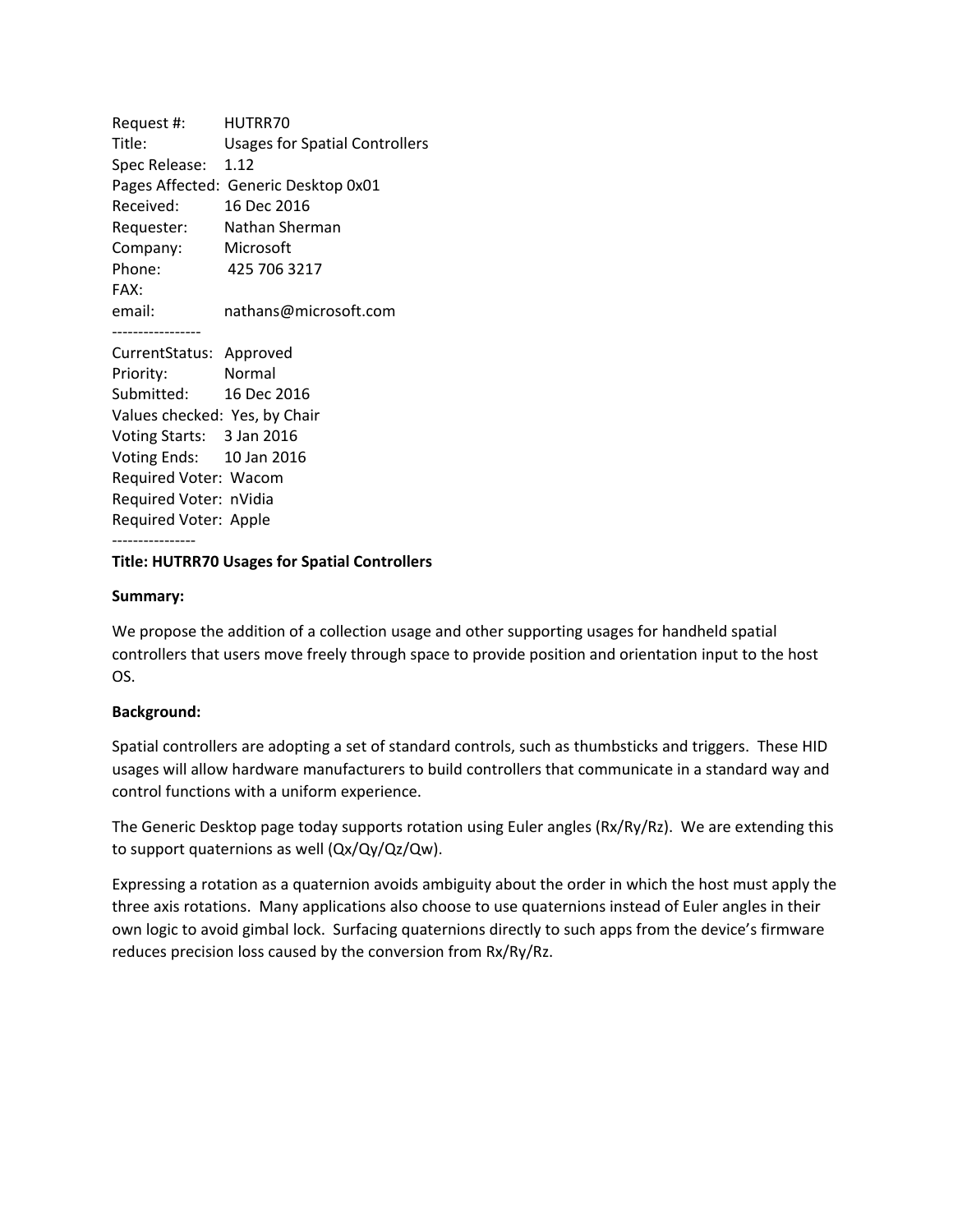**Proposal:**

| <b>Usage ID</b> | <b>Usage Name</b>         | <b>Usage Type</b> |
|-----------------|---------------------------|-------------------|
| 0F              | <b>Spatial Controller</b> | <b>CA</b>         |
| $\cdots$        | $\cdots$                  |                   |
| 49              | Qx                        | <b>DV</b>         |
|                 | Qy                        | <b>DV</b>         |
| $\frac{4A}{4B}$ | Qz                        | <b>DV</b>         |
|                 | Qw                        | <b>DV</b>         |
| $\cdots$        | $\cdots$                  |                   |
| 94              | <b>Index Trigger</b>      | MC, DV            |
| 95              | <b>Palm Trigger</b>       | MC, DV            |
| 96              | <b>Thumbstick</b>         | <b>CP</b>         |

# **New usages to be added to Section 4, Table 6: Generic Desktop Page (0x01)**

Update the Reserved section 0F-2F to be 10-2F. Update the Reserved section 49-7F to be 4D-7F. Update the Reserved section 94-9F to be 97-9F.

Usage Value check [performed by Chair] : Usage 0E was allocated in HUTRR62. Usage 0x48 was allocated in HUT 1.12. Usage 0x93 was allocated in HUT 1.12.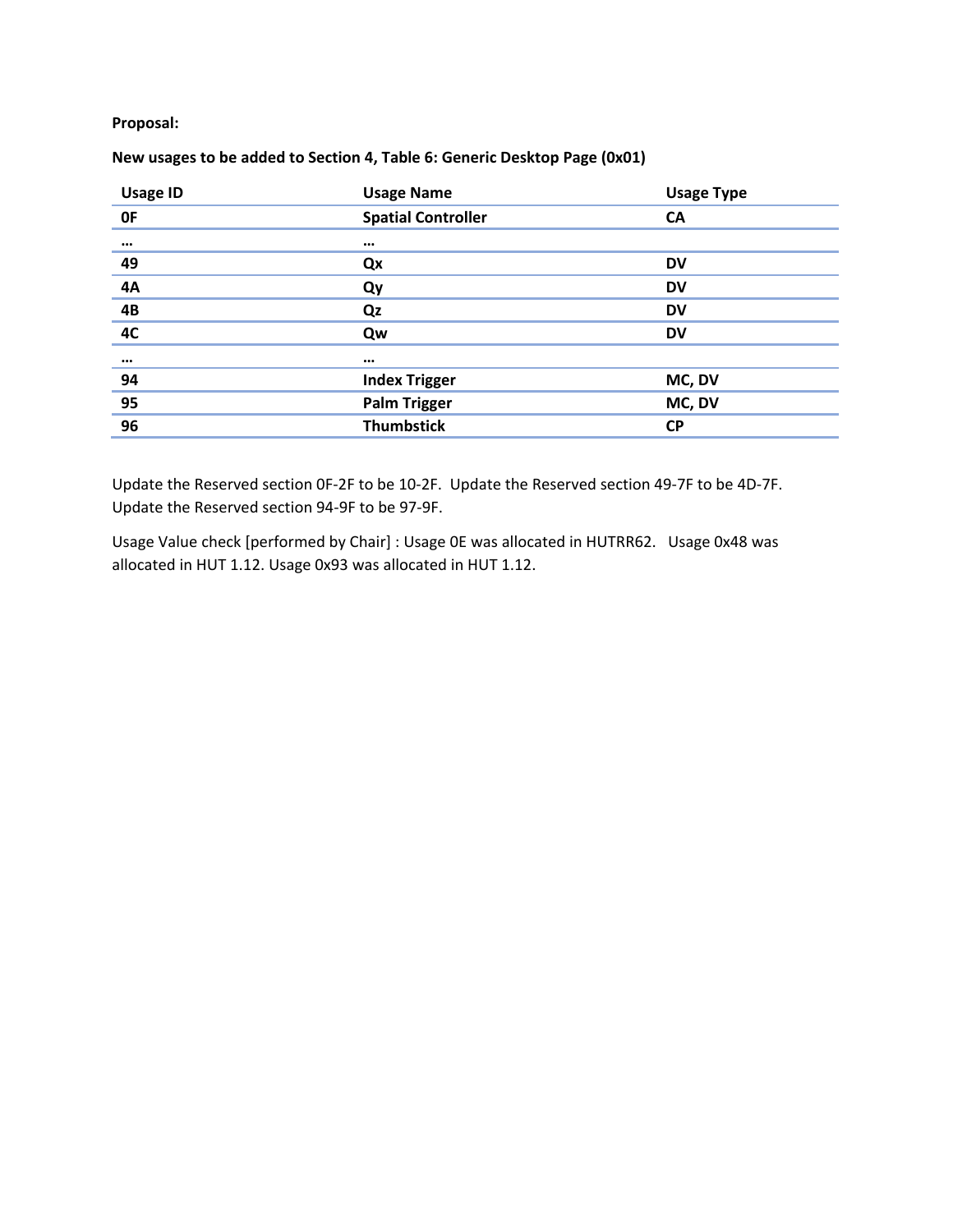### **Descriptions:**

## **Spatial Controller**

A handheld input device that users move freely through space to provide position and orientation input. The spatial controller's orientation is represented as a rotation relative to its neutral orientation. The neutral orientation is the controller's orientation when sitting flat on a surface pointing forward along the negative Y axis, with gravity pointing down along the positive Z axis and with X increasing from the Controller's left to its right. The "forward" direction in the XY plane is unspecified and implementationspecific. This rotation is expressed as a unit quaternion (Qx/Qy/Qz/Qw).

If the Spatial Controller reports position in addition to orientation, the translation axes must correspond to the rotation axes.



**Qx** – The X component of a unit quaternion, representing a rotation in space about a unit vector. Rotations represented by quaternion report values follow the right-hand rule.

**Qy** – The Y component of a unit quaternion, representing a rotation in space about a unit vector. Rotations represented by quaternion report values follow the right-hand rule.

**Qz** – The Z component of a unit quaternion, representing a rotation in space about a unit vector. Rotations represented by quaternion report values follow the right-hand rule.

**Qw** – The W component of a unit quaternion, representing a rotation in space about a unit vector. Rotations represented by quaternion report values follow the right-hand rule.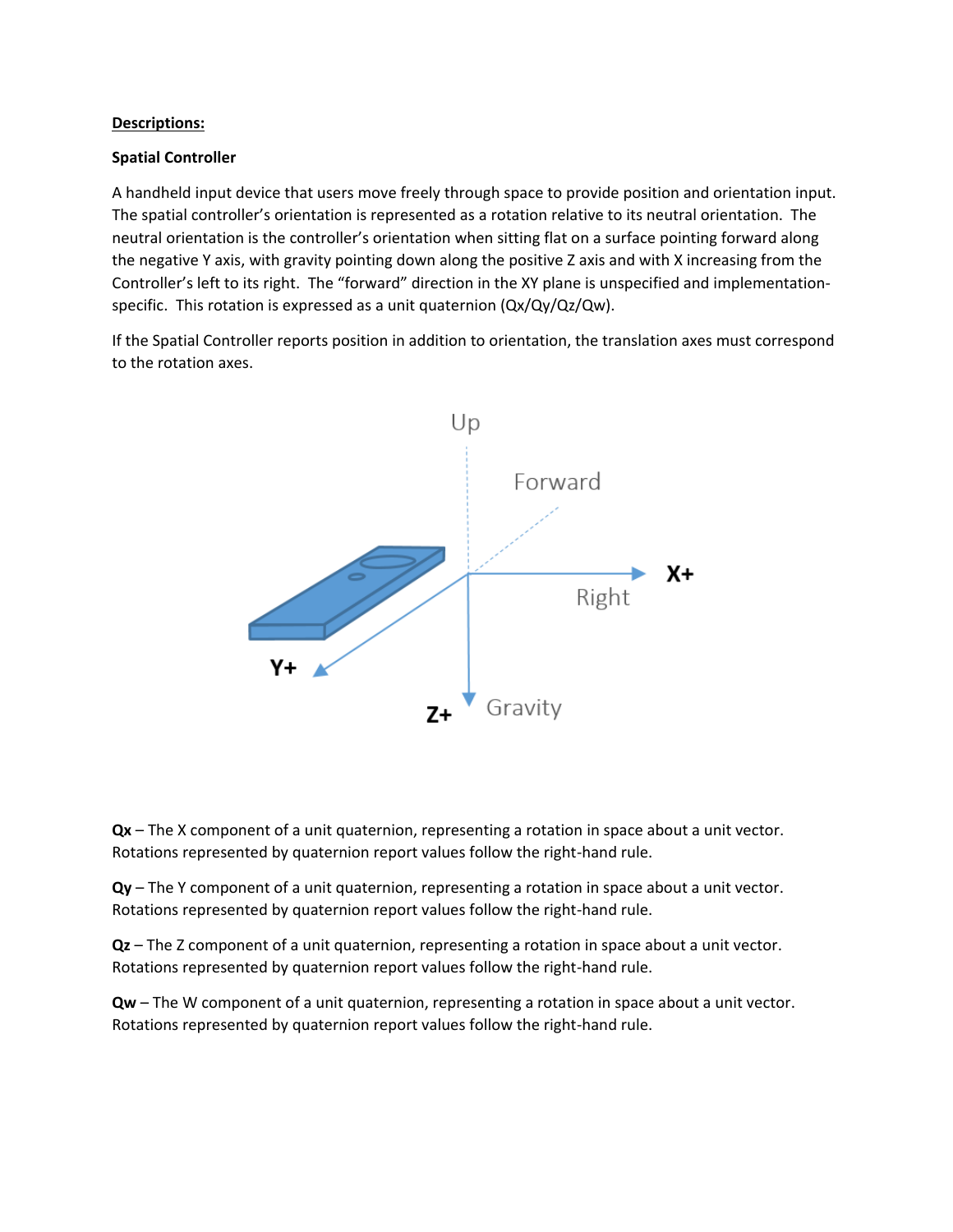#### **Informative:**

The Generic Desktop page today supports rotation using Euler angles (Rx/Ry/Rz). We are extending this to support quaternions as well (Qx/Qy/Qz/Qw).

Expressing a rotation as a quaternion avoids ambiguity about the order in which the host must apply the three axis rotations. Many applications also choose to use quaternions instead of Euler angles in their own logic to avoid gimbal lock. Surfacing quaternions directly to such apps from the device's firmware reduces precision loss caused by the conversion from Rx/Ry/Rz.

**Index Trigger** – The pressure applied to an input device's index-finger trigger, indicating that the user is pulling their index finger. This usage can be a DV for an analog trigger or an MC for a digital trigger.

**Palm Trigger** – The pressure applied to an input device's palm trigger, indicating that the user is closing their fist tightly around the controller. This usage can be a DV for an analog trigger or an MC for a digital trigger.

**Thumbstick** – An input device's two-axis thumb-operated control stick. The thumbstick's X value increases from left to right and its Y value increases from bottom to top. A thumbstick is typically a rotational motion sensor. However, for legacy reasons, it is defined using linear axes.